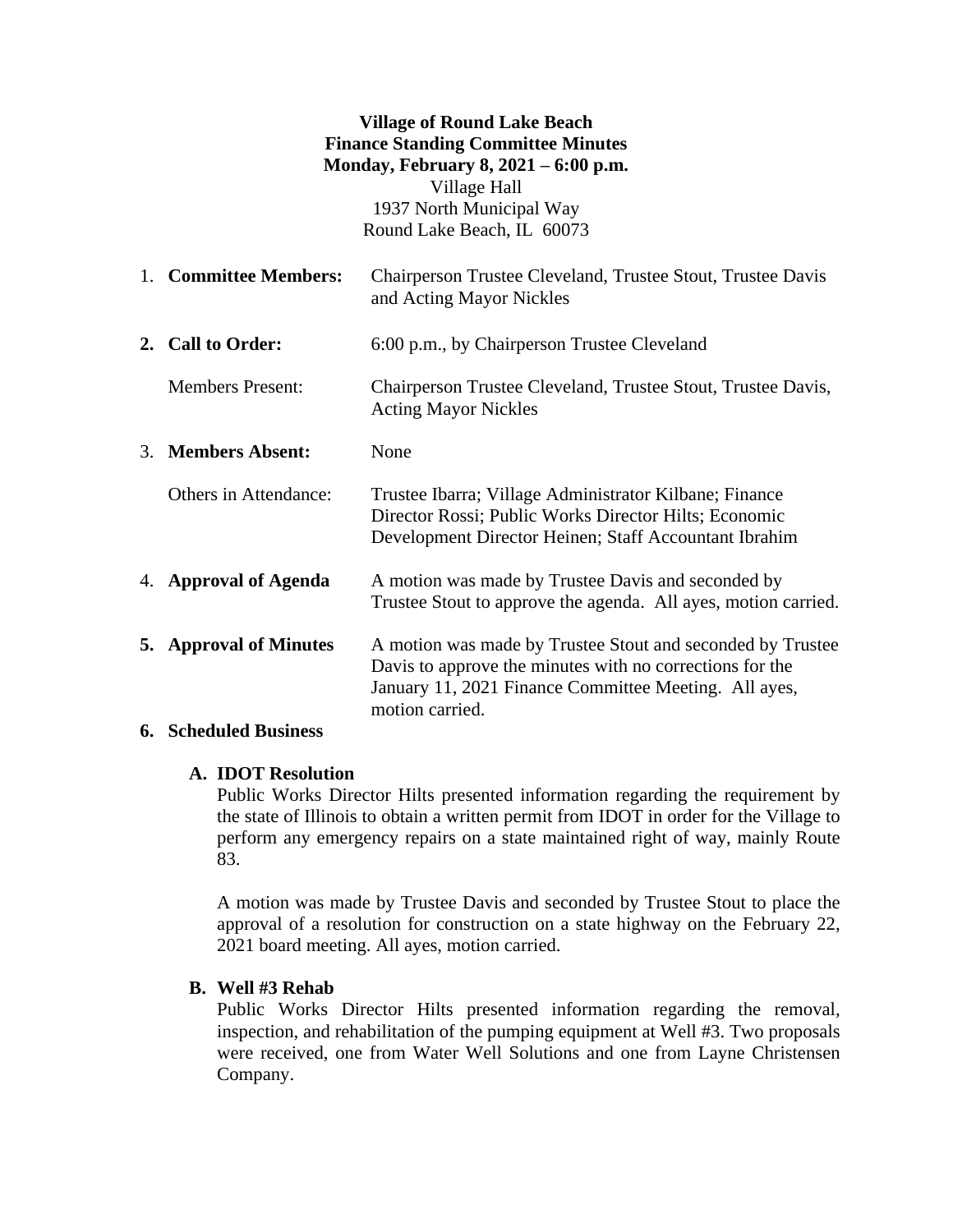Trustee Stout noted that the quote received from Water Well Solutions is dated June 2019. Public Works Director Hilts to follow up.

A motion was made by Trustee Stout and seconded by Trustee Davis to place the approval of the inspection and rehabilitation work described herein to Water Well Solutions, upon confirmation of the proposal date, up to the budgeted amount of \$30,000 on the February 22, 2021 board meeting. All ayes, motion carried.

#### **C. Signs Installation**

Public Works Director Hilts presented information regarding a sign request received by a resident to install DEER CROSSING signs on both sides of Village Drive.

A motion was made by Trustee Davis and seconded by Trustee Stout to approve the installation of DEER CROSSING signs at Village Drive. All ayes, motion carried.

#### **D. Hook Drive Extension Plat of Dedication**

Public Works Director Hilts presented information regarding IDOT requirement to have property formally dedicated to the extension's federal construction funding.

A motion was made by Trustee Stout and seconded by Trustee Davis to approve the Plat and authorize the Mayor and Village Clerk to execute for recording the Plat with the County on the February 22, 2021 board meeting. All ayes, motion carried.

#### **E. Business Licensing**

Economic Development Director Heinen presented information regarding proposed updates to the Municipal Code section 3-1-1 with regards to the Village Business Licensing Program.

A motion was made by Trustee Davis and seconded by Trustee Stout to place the approval of the proposed changes to the Municipal Code section 3-1-1 on the February 22, 2021 Board Meeting. All ayes, motion carried.

# **F. Property Registry**

Economic Development Director Heinen presented information regarding proposed updates to the Municipal Code Section 8-1-1-9 with regards to the Village Property Registry Program.

A motion was made by Trustee Stout and seconded by Trustee Davis to place the approval of the proposed changes to the Municipal Code section 8-1-1-9 on the February 22, 2021 Board Meeting. All ayes, motion carried.

#### **G. Rentals and Occupancy Permits**